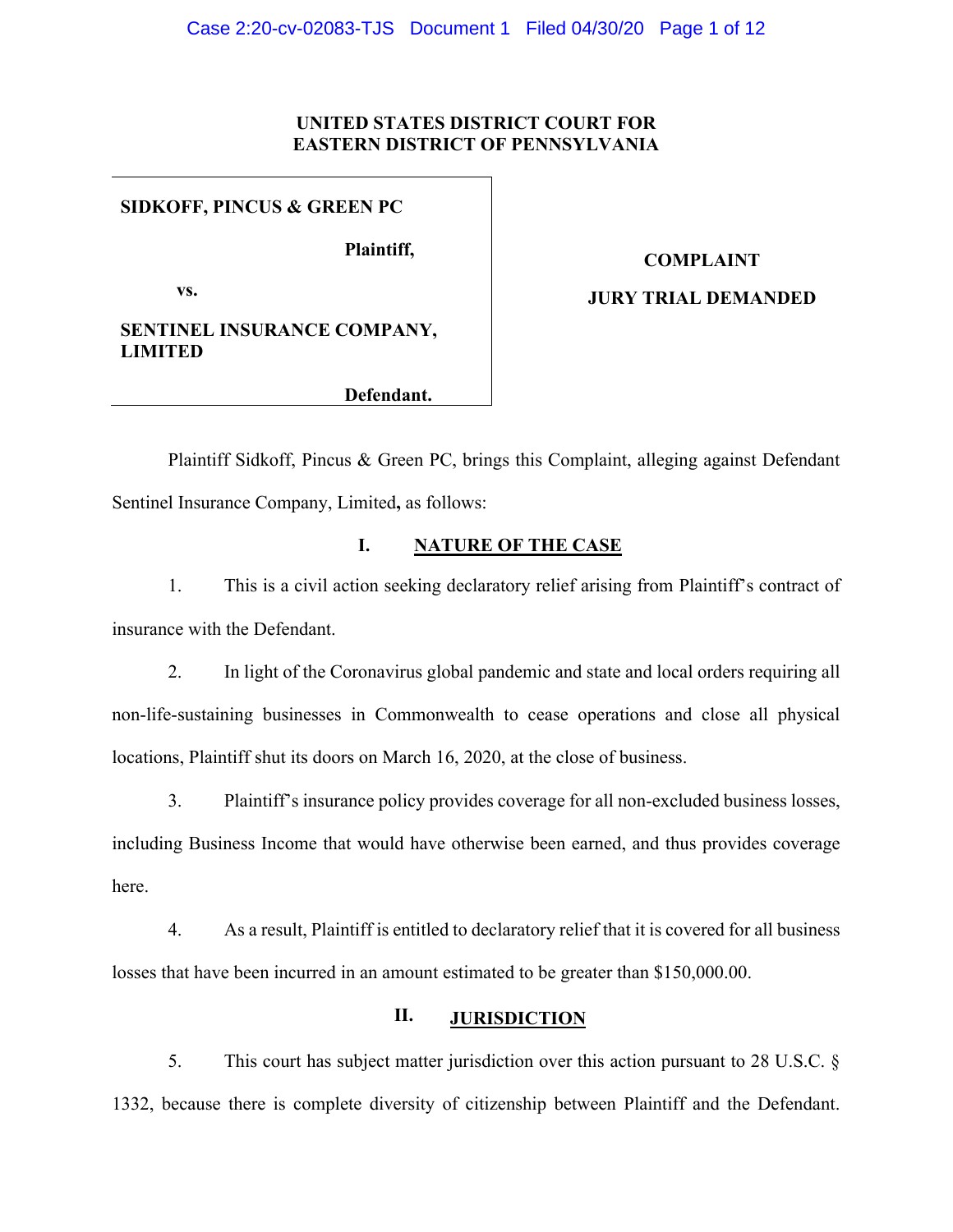#### Case 2:20-cv-02083-TJS Document 1 Filed 04/30/20 Page 2 of 12

Further, Plaintiff has suffered business losses in an amount greater than \$150,000.00. The amount in controversy necessary for diversity jurisdiction over a declaratory judgment action is measured by the value those business losses. *Id.* at § 1332(a).

6. The Court has personal jurisdiction over Defendant because at all relevant times it has engaged in substantial business activities in the Commonwealth of Pennsylvania. At all relevant times Defendant transacted, solicited, and conducted business in Pennsylvania through its employees, agents, and/or sales representatives, and derived substantial revenue from such business in Pennsylvania.

7. Venue is proper in this district pursuant to 28 U.S.C. § 1391(a) because a substantial portion of the wrongful acts upon which this lawsuit is based occurred in this District. Venue is also proper pursuant to 28 U.S.C. § 1391(c) because Defendant is a corporation that has substantial, systematic, and continuous contacts in the Commonwealth of Pennsylvania, and as a result it is subject to personal jurisdiction in this District.

8. The acts and/or omissions complained of took place, in whole or in part, within the venue of this Court.

#### **III. PARTIES**

9. At all relevant times, Plaintiff is a professional corporation authorized to do business and doing business in the Commonwealth of Pennsylvania, County of Philadelphia. Sidkoff, Pincus & Green PC, is and has been the owner, operator, manager, and/or controls the law firm with a primary location at 1101 Market Street, # 2700 in Philadelphia, Pennsylvania 19107.

10. At all relevant times, Sentinel Insurance Company, Limited is a corporation doing business in the County of Philadelphia, Commonwealth of Pennsylvania, subscribing to Policy

- 2 -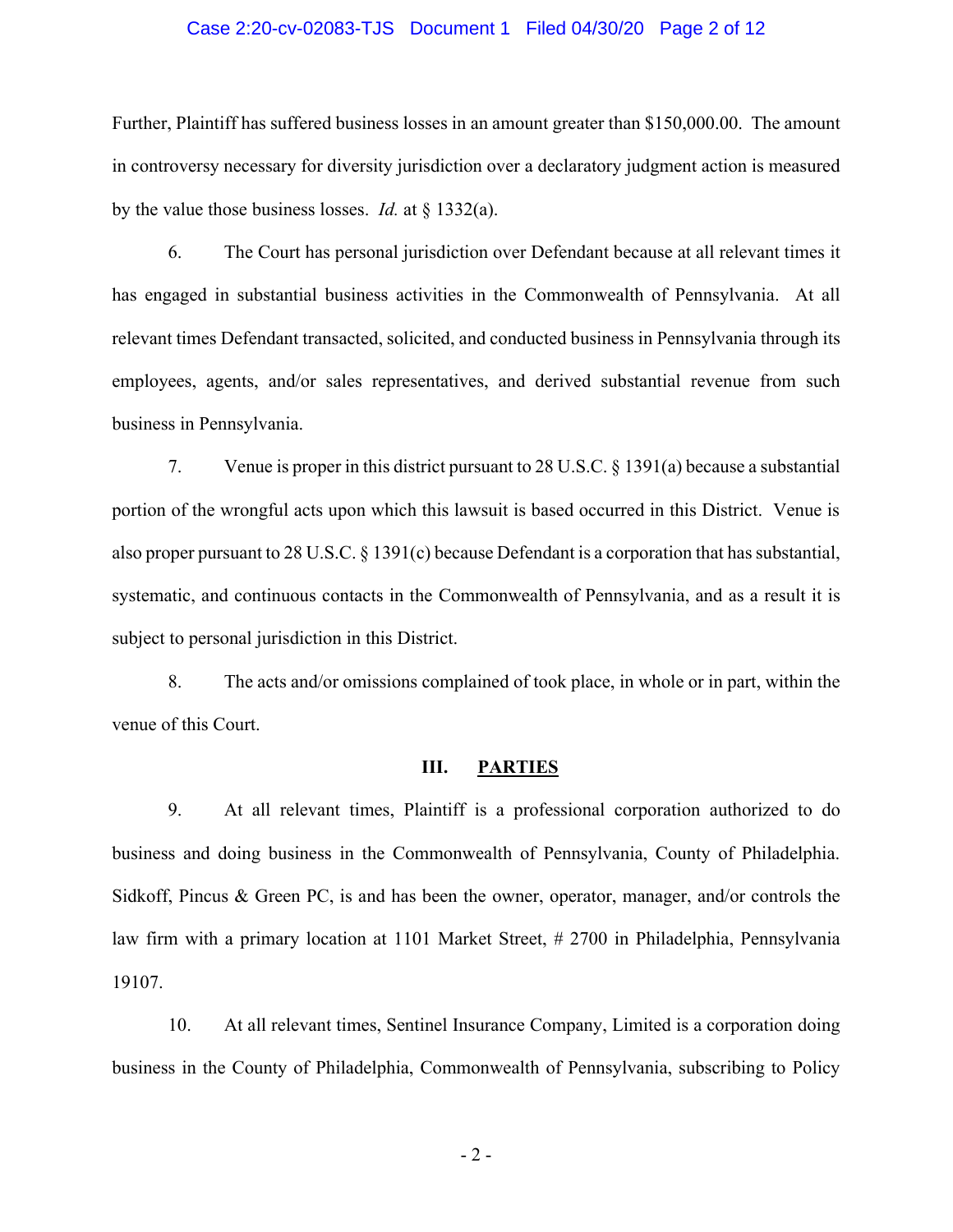#### Case 2:20-cv-02083-TJS Document 1 Filed 04/30/20 Page 3 of 12

Number 44 SBA ZX1127 issued to the Plaintiff for the period of December 22, 2019 to December 22, 2020. *See* Policy Declaration page, attached hereto as Exhibit 1. Defendant is transacting the business of insurance in the Commonwealth of Pennsylvania and within the County of Philadelphia and the basis of this suit arises out of such conduct.

#### **IV. FACTUAL BACKGROUND**

### **A. Insurance Coverage**

11. On or about December 22, 2019, Defendant entered into a contract of insurance with the Plaintiff, whereby Plaintiff agreed to make payments to Defendant in exchange for Defendant's promise to indemnify the Plaintiff for losses including, but not limited to, business income losses at its primary location in Philadelphia County at 1101 Market Street, # 2700 in Philadelphia, Pennsylvania 19107 and additional locations at 944 Bryn Mawr Avenue in Penn Valley, Pennsylvania 19072 and 31 South Kingston Avenue in Atlantic City, New Jersey 08401.

12. Sidkoff, Pincus & Green PC, is a law firm which is owned, leased by, managed, and/or controlled by the Plaintiff. <https://www.greatlawyers.com/> (last visited April 28, 2020). The law firm was founded in 1958 and currently focuses its practice representing clients in business and employment litigation, contract negotiations, and advising on matters of international law.

13. Plaintiff is covered under a policy issued by the Defendant with policy number believed to be 44 SBA ZX1127 (hereinafter "Policy").

14. The Policy is currently in full effect, providing, among other things property, business personal property, business income and extra expense, contamination coverage, and additional coverages between the period of December 22, 2019 to December 22, 2020.

- 3 -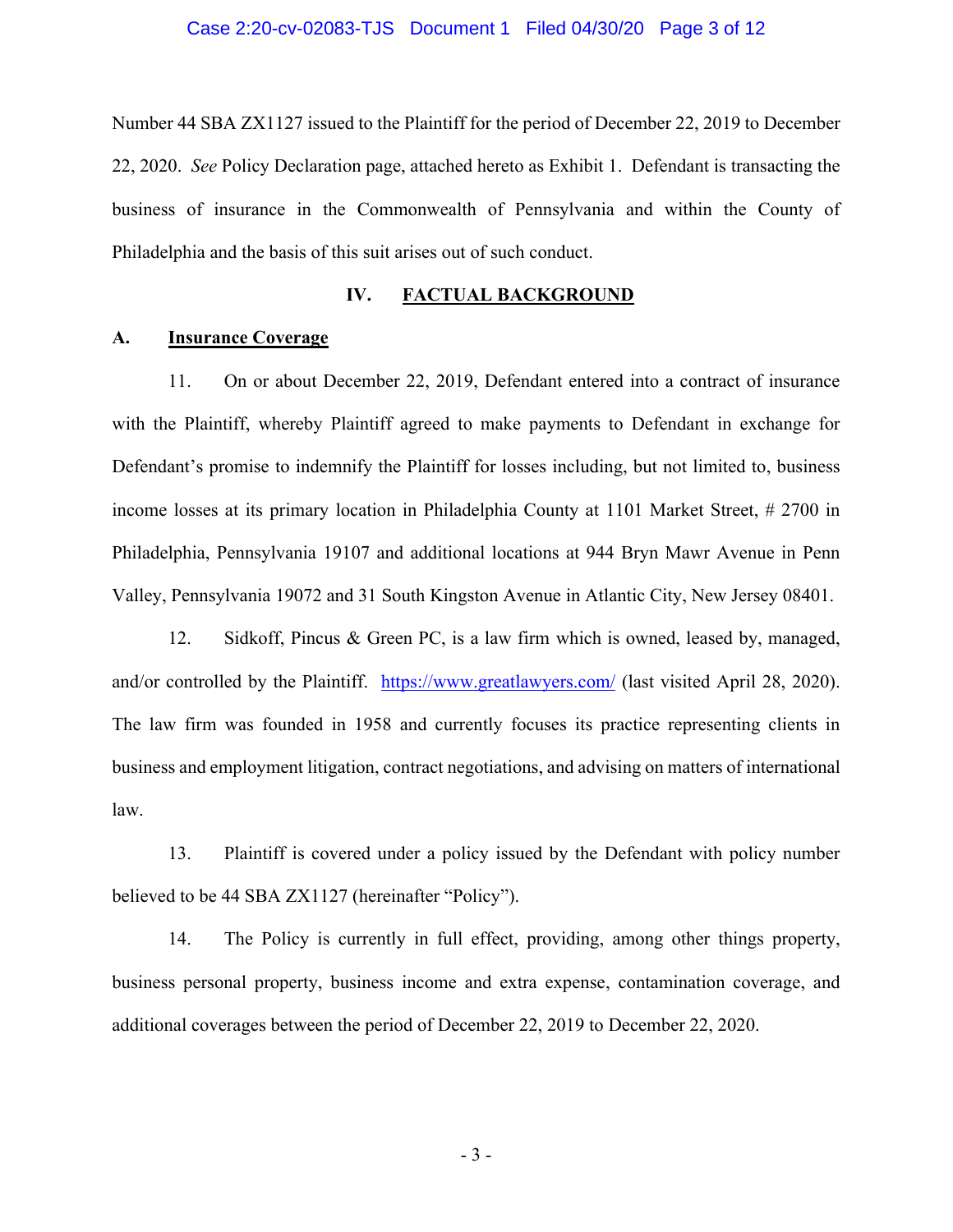#### Case 2:20-cv-02083-TJS Document 1 Filed 04/30/20 Page 4 of 12

15. Plaintiff faithfully paid policy premiums to Defendant, specifically to provide, among other things, additional coverages in the event of business interruption or closures by order of Civil Authority.

16. Under the Policy, insurance is extended to apply to the actual loss of business income sustained and the actual, necessary and reasonable extra expenses incurred when access to the law firm is specifically prohibited by order of civil authority as the direct result of a covered cause of loss to property in the immediate area of the law firm. This additional coverage is identified as coverage under "Civil Authority."

17. The Policy is an all-risk policy, insofar as it provides that covered causes of loss under the policy means physical loss or physical damage unless the loss is specifically excluded or limited in the Policy.

18. Based on information and belief, the Defendant has accepted the policy premiums with no intention of providing any coverage for business losses or the Civil Authority extension due to a loss and shutdown.

19. The Policy does not specifically exclude virus coverage, and in fact includes a specific endorsement for coverage in the event of a virus, which states "We will pay for loss or damage by "fungi", wet rot, dry rot, bacteria and virus."

#### **B. The Coronavirus Pandemic**

20. The scientific community, and those personally affected by the virus, recognize the Coronavirus as a cause of real physical loss and damage. It is clear that contamination of the Insured Property would be a direct physical loss requiring remediation to clean the surfaces of the restaurant.

- 4 -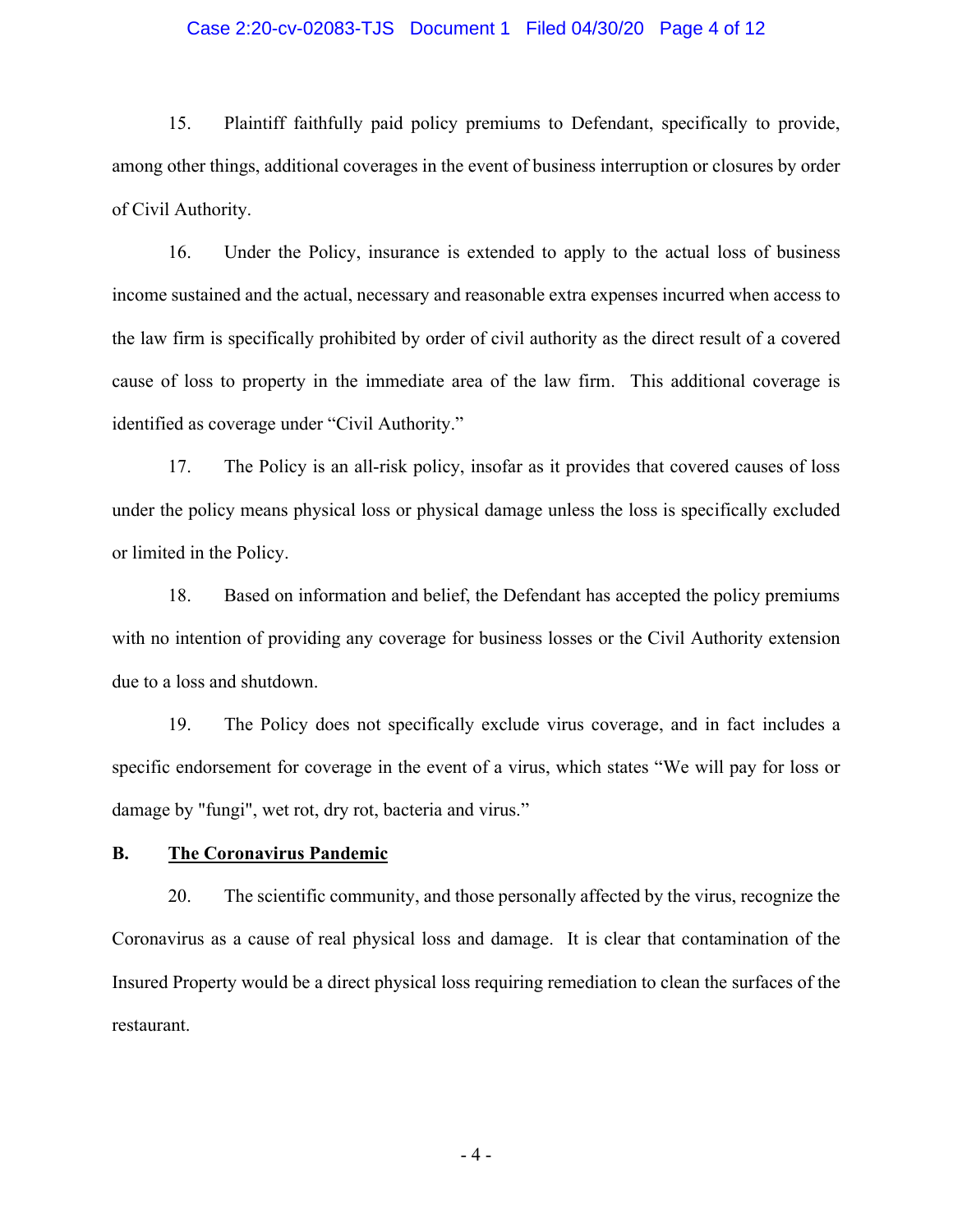#### Case 2:20-cv-02083-TJS Document 1 Filed 04/30/20 Page 5 of 12

21. The virus that causes COVID-19 remains stable and transmittable in aerosols for up to three hours, up to four hours on copper, up to 24 hours on cardboard and up to two to three days on plastic and stainless steel. *See* [https://www.nih.gov/news-events/news-releases/new](https://www.nih.gov/news-events/news-releases/new-coronavirus-stable-hours-surfaces)[coronavirus-stable-hours-surfaces](https://www.nih.gov/news-events/news-releases/new-coronavirus-stable-hours-surfaces) (last visited April 28, 2020).

22. The CDC has issued a guidance that gatherings of more than 10 people must not occur. People in congregate environments, which are places where people live, eat, and sleep in close proximity, face increased danger of contracting COVID-19.

23. The global Coronavirus pandemic is exacerbated by the fact that the deadly virus physically infects and stays on surfaces of objects or materials, "fomites," for up to twenty-eight (28) days.

24. China, Italy, France, and Spain have implemented the cleaning and fumigating of public areas prior to allowing them to re-open publicly due to the intrusion of microbials.

### **C. Civil Authority**

25. On March 6, 2020, Pennsylvania Governor Tom Wolf issued a Proclamation of Disaster Emergency, the first formal recognition of an emergency situation in the Commonwealth as a result of COVID-19. *See* Exhibit 2.

26. On March 16, the City of Philadelphia announced the closure of non-essential businesses. *See* Exhibit 3; [https://www.phila.gov/2020-03-16-city-announces-new-restrictions](https://www.phila.gov/2020-03-16-city-announces-new-restrictions-on-business-activity-in-philadelphia/)[on-business-activity-in-philadelphia/](https://www.phila.gov/2020-03-16-city-announces-new-restrictions-on-business-activity-in-philadelphia/) (last visited April 28, 2020). Section 3(C) specifically mandates that law firms are considered non-essential. *Id.* All Philadelphia law firms, including the Plaintiff, were required to close. *See* [https://www.law.com/thelegalintelligencer/2020/03/19/](https://www.law.com/thelegalintelligencer/2020/03/19/new-state-order-means-all-law-firm-offices-must-close/)  [new-state-order-means-all-law-firm-offices-must-close/](https://www.law.com/thelegalintelligencer/2020/03/19/new-state-order-means-all-law-firm-offices-must-close/) (last visited April 28, 2020).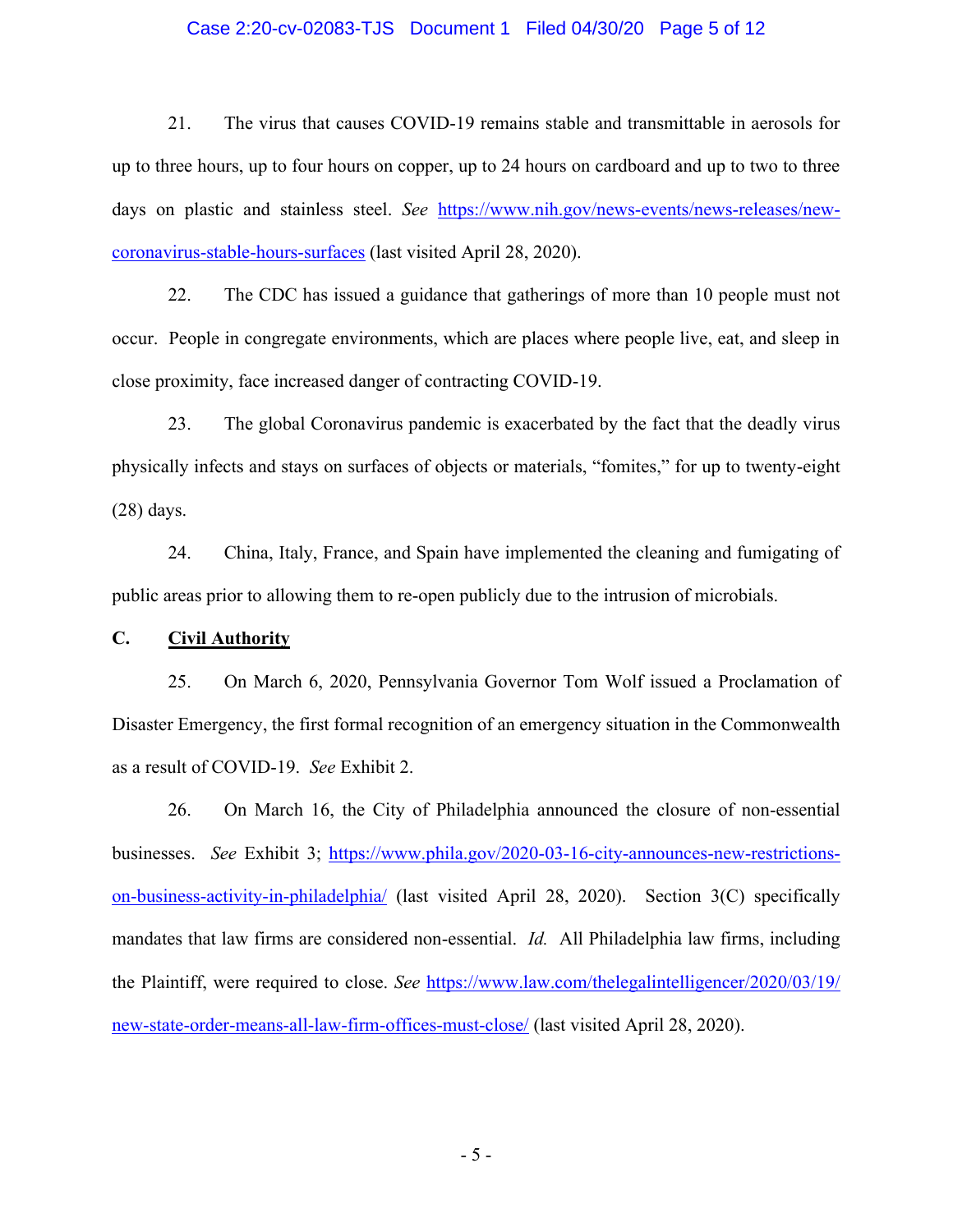#### Case 2:20-cv-02083-TJS Document 1 Filed 04/30/20 Page 6 of 12

27. On March 19, 2020 Governor Wolf issued an Order requiring all non-lifesustaining businesses in Commonwealth to cease operations and close all physical locations. Businesses that were permitted to remain open were required to follow "social distancing practices and other mitigation measures defined by the Centers for Disease Control." *See* [https://www.scribd.com/document/452416027/20200319-TWW-COVID-19-Business-](https://www.scribd.com/document/452416027/20200319-TWW-COVID-19-Business-Closure-Order)[Closure-Order](https://www.scribd.com/document/452416027/20200319-TWW-COVID-19-Business-Closure-Order) (last visited April 27, 2020). Non-essential office-based businesses like the Plaintiff were prohibited from operating.

28. On March 22, 2020, Philadelphia Mayor Jim Kenney issued an Emergency Order Temporarily Prohibiting Operation of Non-Essential Businesses and Congregation of Persons to Prevent the Spread of 2019 Novel Coronavirus, ordering the closure of all businesses except those previously listed by the Governor of Pennsylvania as Life-Sustaining Businesses, noting that "COVID-19 may remain viable for hours to days on surfaces made from a variety of materials located in businesses and other places, thus contaminating certain property and places." *See* Exhibit 3. "Legal Services" such as those performed by the Plaintiff were specifically curtailed.

29. On March 23, 2020, Governor Wolf issued a Stay-at-Home Order for residents of Philadelphia, Allegheny, Bucks, Chester, Delaware, Monroe, and Montgomery Counties. *See* Exhibit 4. On that same date, the Pennsylvania Department of Health issued a similar Order, noting that "operation of non-life-sustaining businesses present the opportunity for unnecessary gatherings, personal contact and interaction that will increase the risk of transmission and the risk of community spread of COVID–19." *See* Exhibit 5.

30. On April 1, 2020, Governor Wolf extended the March 23, 2020 Stay at Home Order to the entire Commonwealth of Pennsylvania. *See* Exhibit 6.

- 6 -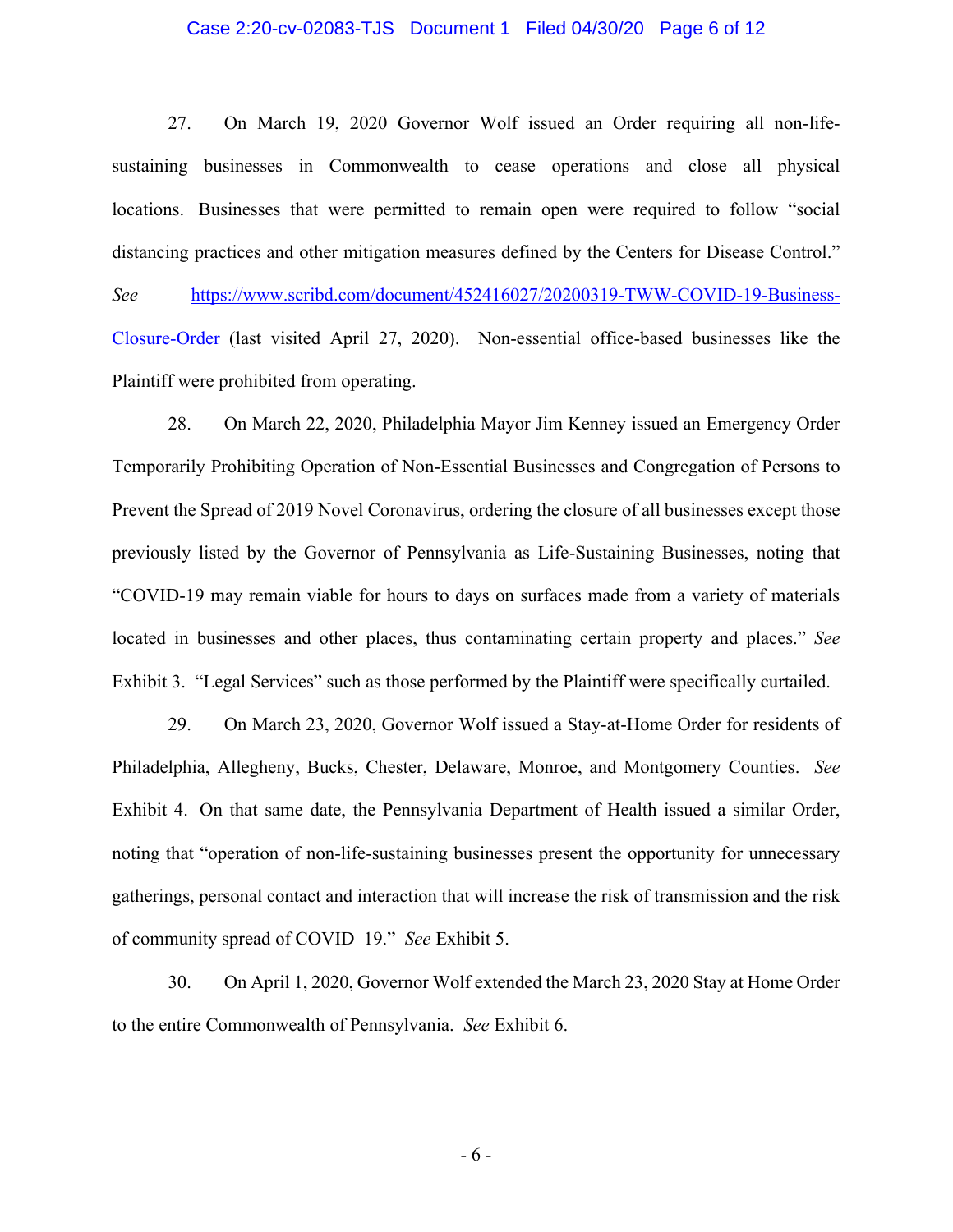31. On April 20, 2020, Governor Tom Wolf extended the March 23, 2020 Stay at Home

Order to May 8, 2020 for the entire Commonwealth of Pennsylvania. See Exhibit 7.

32. The Pennsylvania Supreme Court recently clarified the Governor's Orders and

supported Plaintiff's position that physical loss and damage exists resulting in coverage here. *See* 

*Friends of DeVito, et. al v. Wolf*, No. 68 MM 2020 (Pa. April 13, 2020).

33. Further, on April 10, 2020 President Trump seemed to support insurance coverage

for business loss like that suffered by the Plaintiff:

REPORTER: Mr. President may I ask you about credit and debt as well. Many American individuals, families, have had to tap their credit cards during this period of time. And businesses have had to draw down their credit lines. Are you concerned Mr. President that that may hobble the U.S. economy, all of that debt number one? And number two, would you suggest to credit card companies to reduce their fees during this time?

PRESIDENT TRUMP: Well it's something that we've already suggested, we're talking to them. *Business interruption insurance*, I'd like to see these insurance companies—you know you have people that have paid. When I was in private I had business interruption. When my business was interrupted through a hurricane or whatever it may be, I'd have business where I had it, I didn't always have it, sometimes I had it, sometimes, I had a lot of different companies. *But if I had it I'd expect to be paid*. You have people. *I speak mostly to the restaurateurs*, where they have a restaurant, they've been paying for 25, 30, 35 years, business interruption. They've never needed it. All of a sudden they need it. And I'm very good at reading language. I did very well in these subjects, OK. And I don't see the word pandemic mentioned. Now in some cases it is, it's an exclusion. But in a lot of cases I don't see it. I don't see it referenced. And they don't want to pay up. I would like to see the insurance companies pay if they need to pay, if it's fair. And they know what's fair, and I know what's fair, I can tell you very quickly. But business interruption insurance, that's getting a lot money to a lot of people. And they've been paying for years, sometimes they just started paying, but you have people that have never asked for business interruption insurance, and they've been paying a lot of money for a lot of years for the privilege of having it, and then when they finally need it, the insurance company says 'we're not going to give it.' We can't let that happen.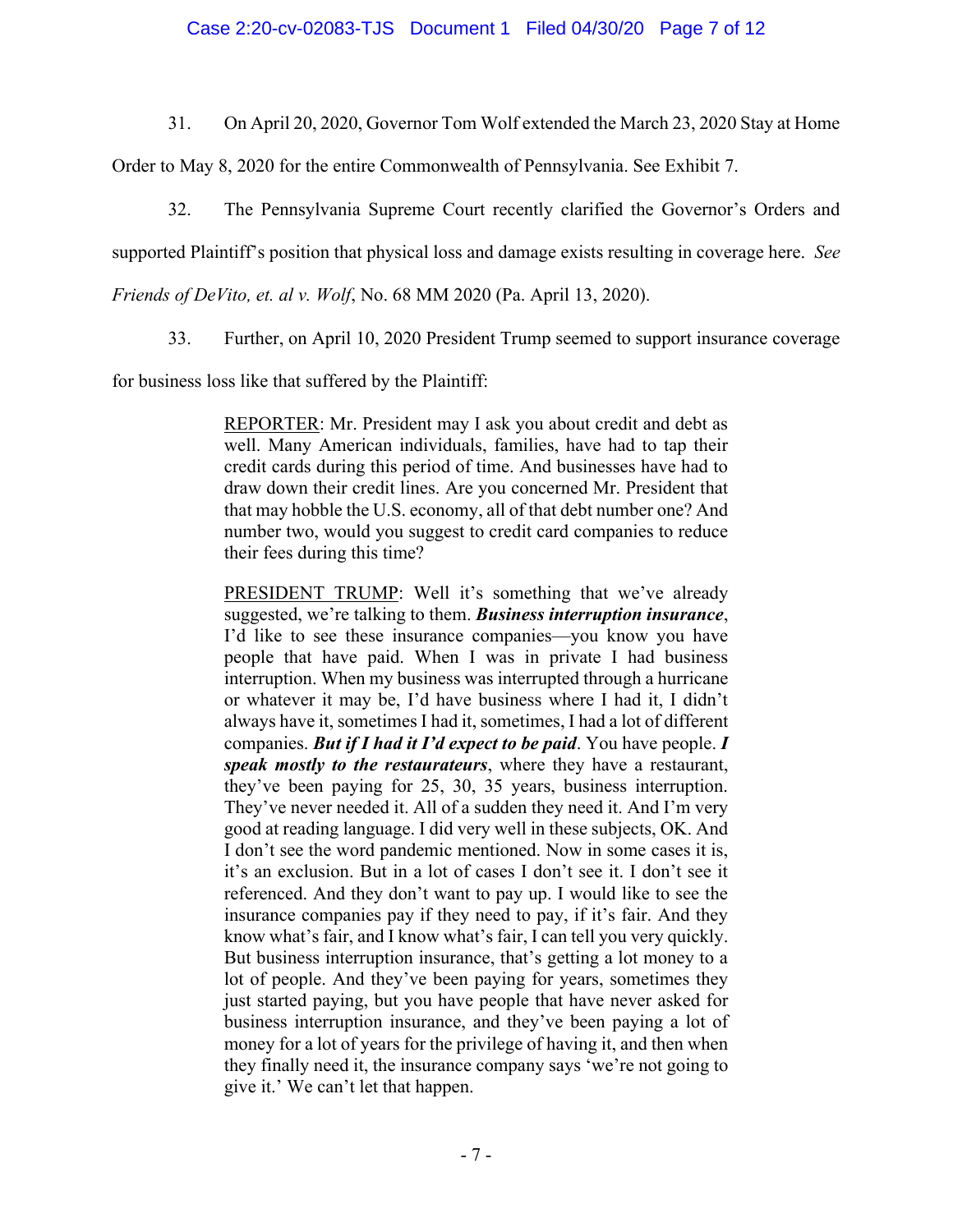### Case 2:20-cv-02083-TJS Document 1 Filed 04/30/20 Page 8 of 12

[https://youtu.be/\\_cMeG5C9TjU](https://youtu.be/_cMeG5C9TjU) (last visited on April 17, 2020) (emphasis added).

- 34. The President is articulating a few core points:
	- a. Business interruption is a common type of insurance, especially for restaurants.
	- b. Businesses pay in premiums for this coverage and should reasonably expect they'll receive the benefit of the coverage.
	- c. This pandemic should be covered unless there is a specific exclusion for pandemics.
	- d. If insurers deny coverage, they would be acting in bad faith.
- 35. On April 28, 2020, Governor Wolf has amended the "Legal Services" category of

*Industry Operation Guidance*, continuing the Commonwealth's directive that law offices may not continue physical operations except in certain limited and specific instances enumerated. *See* [https://www.scribd.com/document/452553026/UPDATED-11-45am-April-28-2020-Industry-](https://www.scribd.com/document/452553026/UPDATED-11-45am-April-28-2020-Industry-Operation-Guidance)

[Operation-Guidance](https://www.scribd.com/document/452553026/UPDATED-11-45am-April-28-2020-Industry-Operation-Guidance) (last visited April 28, 2020).

36. These Orders and proclamations, as they relate to the closure of all "non-lifesustaining businesses," evidence an awareness on the part of both state and local governments that COVID-19 causes damage to property. This is particularly true in places where business is conducted, such as Plaintiff's, as the requisite contact and interaction causes a heightened risk of the property becoming contaminated.

#### **D. Impact on Sidkoff, Pincus & Green PC**

37. As a result of the Orders referenced herein, Plaintiff shut its Philadelphia office doors on March 16, 2020 and continues to be shutdown.

38. Plaintiff's business is not a closed environment, and because people – staff, clients, delivery personnel, and others – constantly cycle in and out of the office, there is an ever-present

- 8 -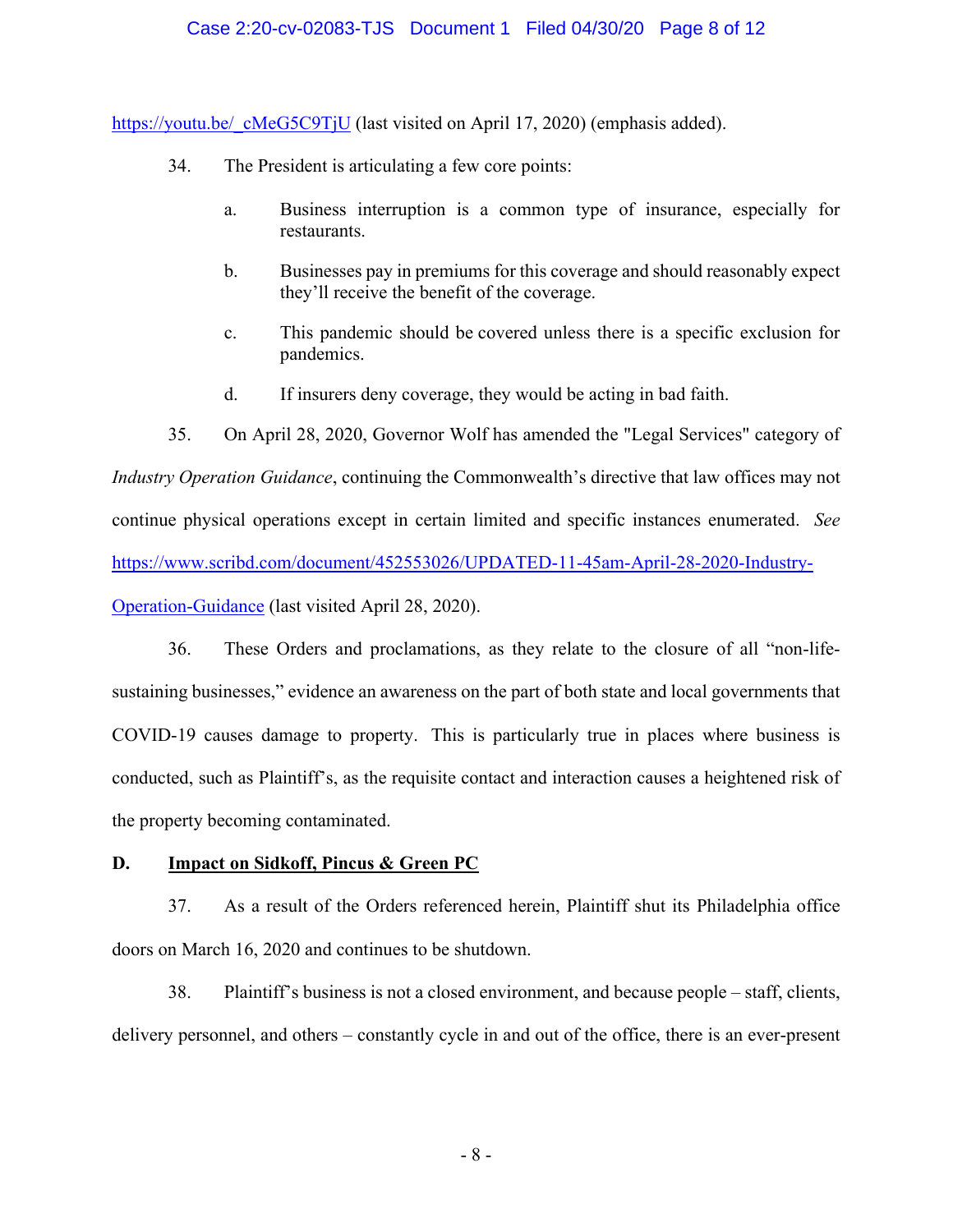#### Case 2:20-cv-02083-TJS Document 1 Filed 04/30/20 Page 9 of 12

risk that the office is contaminated and/or would be become and would continue to be contaminated.

39. The virus is physically impacting Sidkoff, Pincus & Green PC. As a result of the Orders, the law firm and its members are unable to meet and sign up new clients, cannot initiate new lawsuits on behalf of current and potential clients, cannot adequately or thoroughly prepare witnesses, cannot move cases forward, cannot take depositions, as taking depositions by videoconferencing is not practical in the firm's complex cases, cannot collect fees from clients for work performed or that need to be performed, and other limitations in the practice of law.

40. Any effort by the Defendant to deny the reality that the virus causes physical loss and damage would constitute a false and potentially fraudulent misrepresentation that could endanger the Plaintiff and the public.

41. A declaratory judgment determining that the coverage provided under the Policy will prevent the Plaintiff from being left without vital coverage acquired to ensure the survival of the business due to the shutdown caused by the civil authorities' response is necessary. As a result of these Orders, Plaintiff has incurred, and continues to incur, among other things, a substantial loss of business income and additional expenses covered under the Policy.

#### **V. CAUSE OF ACTION DECLARATORY RELIEF**

42. Plaintiff re-alleges and incorporates by reference into this cause of action each and every allegation set forth in each and every paragraph of this Complaint.

43. The Declaratory Judgment Act, 28 U.S.C. § 2201(a), provides that in "a case of actual controversy within its jurisdiction . . . any court of the United States . . . may declare the rights and other legal relations of any interested party seeking such declaration, whether or not further relief is or could be sought." 28 U.S.C. § 2201(a); *see also Principal Life Ins. Co. v.* 

- 9 -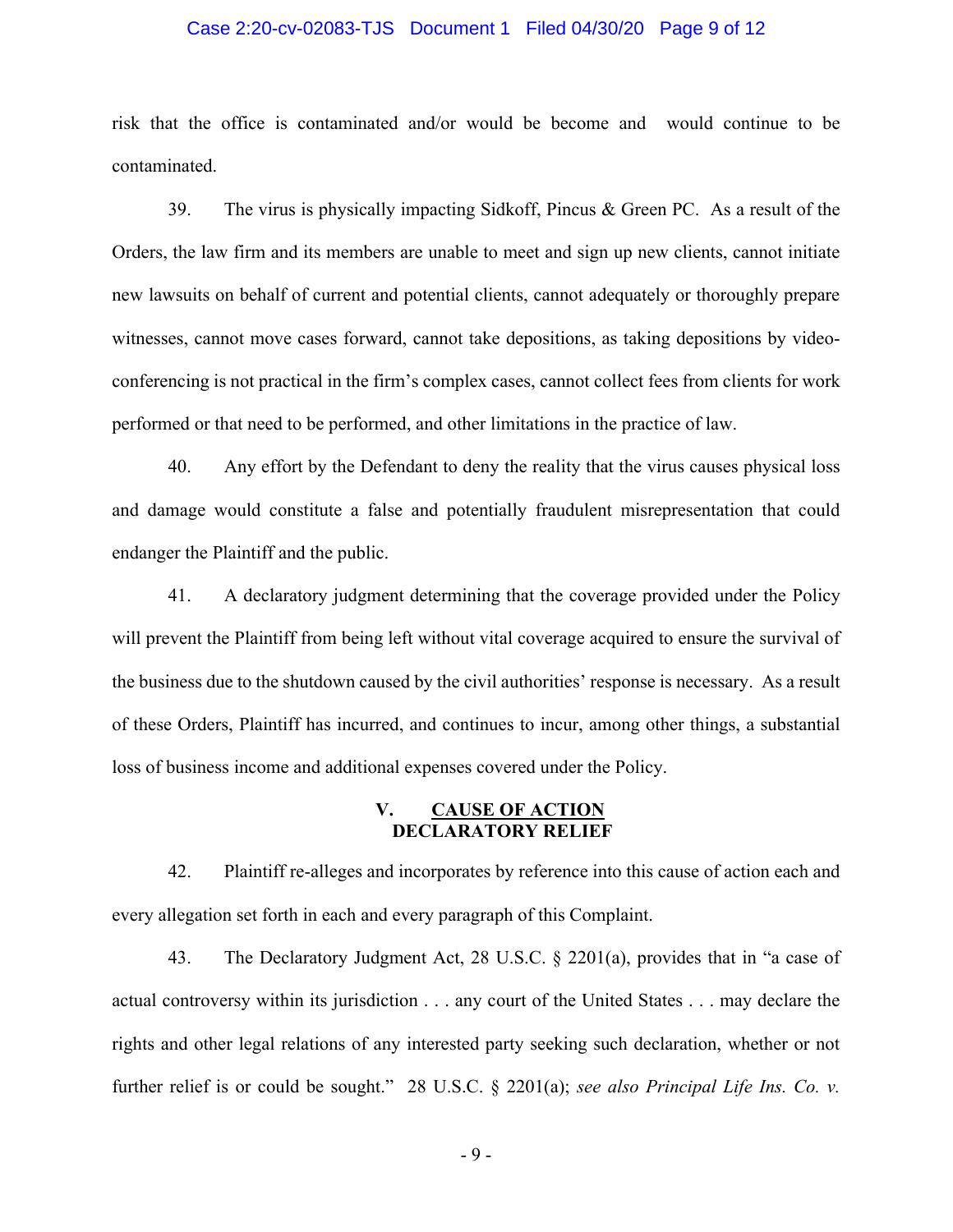# Case 2:20-cv-02083-TJS Document 1 Filed 04/30/20 Page 10 of 12

*Minder*, No. CIV A 08-5899, 2009 WL 1917096 (E.D. Pa. July 1, 2009); *Miller v. Liberty Mut. Grp*., 97 F. Supp. 2d 672 (W.D. Pa. 2000).

44. An actual controversy has arisen between Plaintiff and the Defendant as to the rights, duties, responsibilities and obligations of the parties under the Policy in that Plaintiff contends and, on information and belief, the Defendant disputes and denies that:

- a. The Orders constitute a prohibition of access to Plaintiff's office;
- b. The prohibition of access by the Orders has specifically prohibited access as defined in the Policy;
- c. The Orders trigger coverage;
- d. The Policy includes coverage for losses caused by the Orders;
- e. The Policy includes coverage for losses caused by the Coronavirus;
- f. The Policy provides coverage to Plaintiff for any current and future civil authority closures of law firms in Philadelphia County due to physical loss or damage directly or indirectly from the Coronavirus under the Civil Authority coverage parameters;
- g. The Policy provides business income coverage in the event that Coronavirus has directly or indirectly caused a loss or damage at the Plaintiff's Philadelphia office or immediate area around thereof; and
- h. Resolution of the duties, responsibilities and obligation of the parties is necessary as no adequate remedy at law exists and a declaration of the Court is needed to resolve the dispute and controversy.
- 45. Plaintiff seeks a Declaratory Judgement to determine whether the Orders constitute

a prohibition of access to Plaintiff's office as Civil Authority as defined in the Policy.

46. Plaintiff further seeks a Declaratory Judgement to affirm that the Order triggers

coverage.

47. Plaintiff further seeks a Declaratory Judgment to affirm that the Policy provides coverage to Plaintiff for any current and future Civil Authority closures of law offices in Philadelphia County due to physical loss or damage from the Coronavirus and the policy provides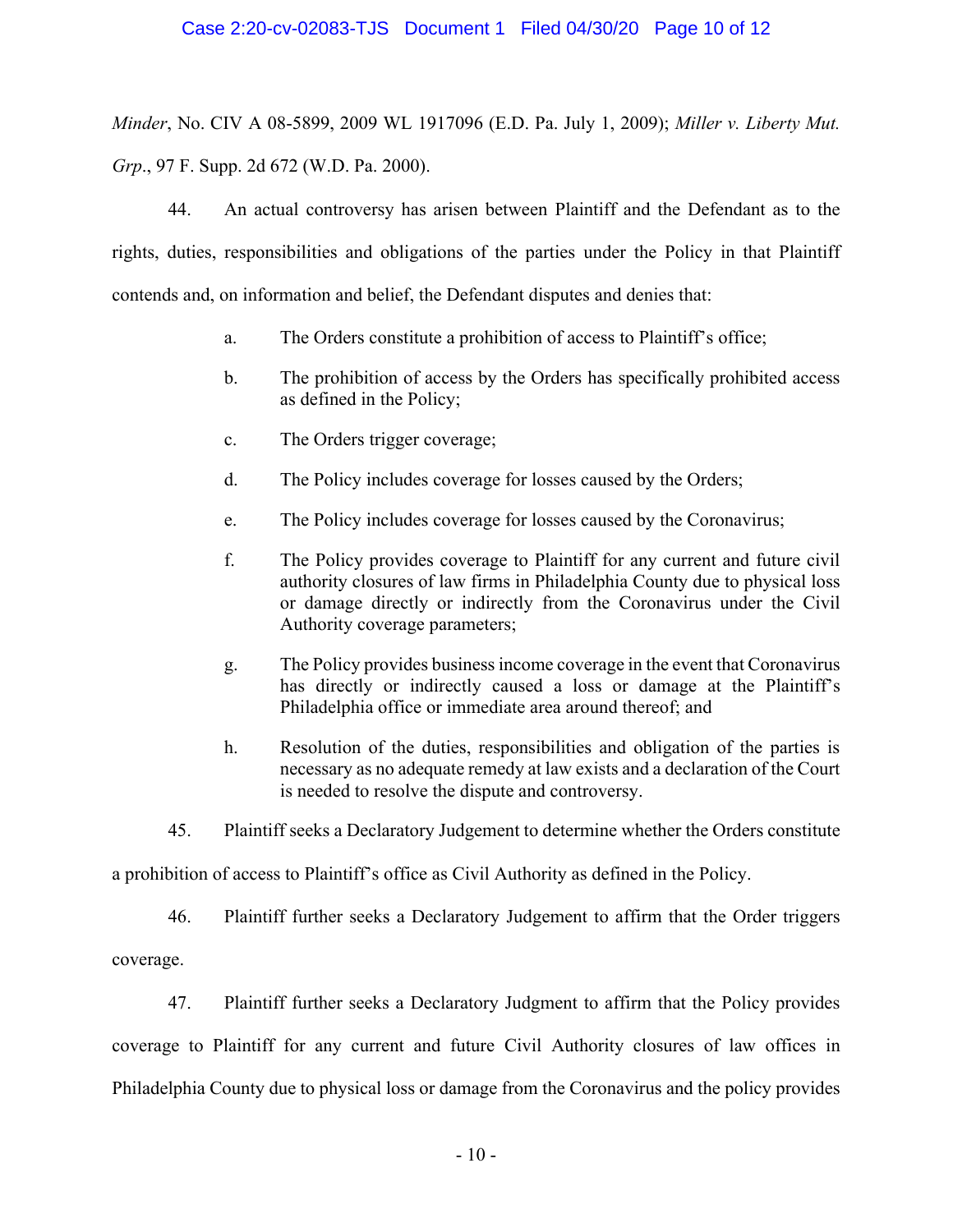### Case 2:20-cv-02083-TJS Document 1 Filed 04/30/20 Page 11 of 12

business income coverage in the event that Coronavirus has caused a loss or damage at the Insured Property.

48. Plaintiff does not seek any determination of whether the Coronavirus is physically in or at the office, amount of damages, or any other remedy other than declaratory relief.

#### **VI. PRAYER FOR RELIEF**

WHEREFORE, Plaintiff herein prays as follows:

1) For a declaration that the Orders constitute a prohibition of access to Plaintiff's Philadelphia law office.

2) For a declaration that the prohibition of access by the Orders is specifically prohibited access as defined in the Policy.

3) For a declaration that the Orders trigger coverage under the Policy.

4) For a declaration that the Policy provides coverage to Plaintiff for any current, future and continued civil authority closures of law firms in Philadelphia County due to physical loss or damage directly or indirectly from the Coronavirus under the Civil Authority coverage parameters.

5) For a declaration that the Policy provides business income coverage in the event that Coronavirus has directly or indirectly caused a loss or damage at the Plaintiff's Insured Property or the immediate area of the Plaintiff's Insured Property.

6) For a declaration that the Policy provides coverage for loss caused by virus;

7) For such other relief as the Court may deem proper.

### **TRIAL BY JURY IS DEMANDED**

Dated: April 30, 2020 Respectfully submitted,

*/s/ Richard M. Golomb* Richard M. Golomb, Esq. Kenneth J. Grunfeld, Esq.